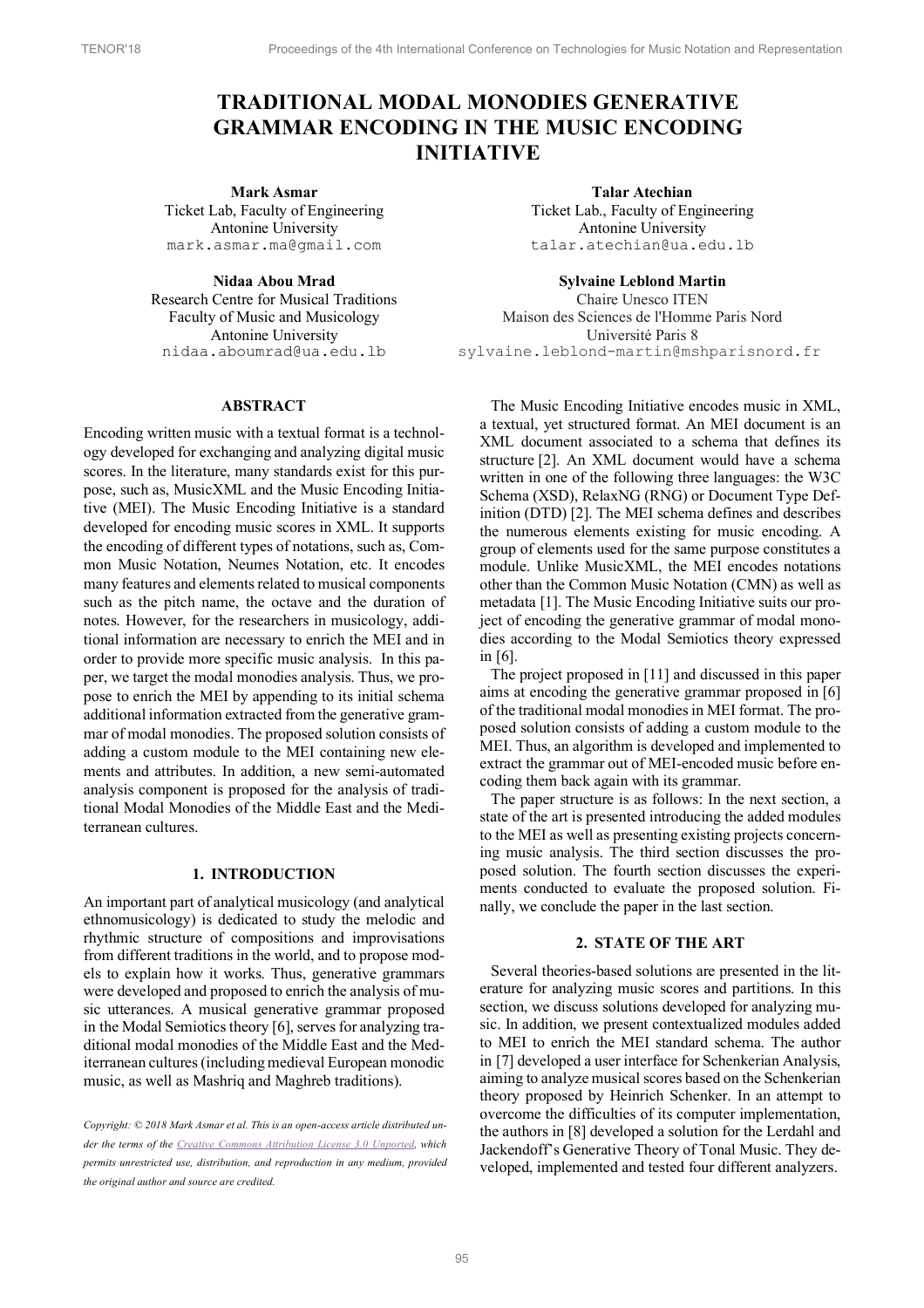An extension of the Text Encoding Initiative (TEI), a standard developed for encoding texts, made it possible to support the encoding of music within texts. The TEI used to encode texts and music occurring within texts, considering musical pieces or notes as images [4]. By adding the <notatedMusic> element to the TEI, the latter now supports the inclusion of music expressed in MEI, a graphical representation of the music or any other format representing the music  $[4]$ . All MEI elements within the  $\leq$ notated-Music> element are prefixed with "*mei*:", for example <mei:music>[4].

The project described in [9] uses both MEI and TEI, creating a data model and using both the MEI and TEI for encoding of holdings of the Detmold Court Theatre (1825- 1875), providing a catalog, which can also be used as a searching tool for specific data [9, 10].

The Solesmes module proposed in [2] captures Solesmes-specific music notation about Gregorian chant. According to [2], the MEI supports the encoding of the neume music notation; however, it lacks some specific features for the Solesmes-neume notation. A new module is proposed, adding new elements and attributes to the MEI schema in order to capture more accurately features related to the Solesmes-neume notation.

A new module proposed in [3], adds layout-related components in MEI, since the latter does not encode information concerning the layout. Using a separate sub-tree, the layout module allows the encoding of information concerning multiple visual representations of the music, while keeping the musical content intact.

However, in order to encode the generative grammar of modal monodies, which is the main goal of this paper, it is necessary to propose a contextualized custom module as an extension of the MEI schema. In addition, a semi-automated algorithm is proposed to implement the analysis process.

#### **3. MODAL SEMIOTICS**

The Modal Semiotics theory in [6], describes a generative grammar for modal monodies, related to musical traditions of the Mashriq. This grammar aims at rewriting these modal monodies based on a set of rules, describing mainly some particular modal monodies features such as the *rhythmic* parameter (morphological rewriting) and the *melodic* parameter (rhythmic melodic morphophonological rewriting and modal syntactic rewriting) of the music.



**Figure 1**. Nuclear Reduction of "Suġītō Qūm fawlōs", a Syriac Maronite Hymn.

According to the phonological component of this theory [6], the final note of a music utterance where the piece ends, helps deciding which notes belong to the alpha or primary modal nucleus and which belong to the beta or secondary modal nucleus (see Figure 1). Compared to the final note (considered as the first degree), even notes are alphas and odd notes are betas. Each "focal note" in the piece placed at the beginning of a syllable is assigned the appropriate symbol, either *α* or *β*. This is the "*Syllabic Nuclear Reduction*" [6].

The "*Metasyllabic Nuclear Reduction*" in rhythmic melodic morphophonological rewriting chooses out of the symbols in the previous phases, the ones that are more important. Having the following matrices for the previous musical score:

$$
\begin{pmatrix}\n(I, \mathcal{P}) \\
(J, \mathcal{P}) \\
(J, \mathcal{P})\n\end{pmatrix} \leftrightarrow \begin{pmatrix}\nI \\
J \\
J\n\end{pmatrix}
$$

The first matrix defines the rhythmical structure of the measure, meaning at each quarter note ♩, and each eighth note ♪ have one of the either two symbols, *α* or *β,* assigned to it. The second matrix shows that each quarter and eighth note are equal to a single quarter dotted note in the "*Metasyllabic Nuclear Reduction*", taking the symbol of the highest note's duration into consideration, in this case the quarter note.

The next step consists of rewriting the entire music score into rhythmic melodic morphophonological matrices and modal syntactic vectors. The process described is as follows:

$$
N(E(\mu_1)) = N(A(\mu_1)R(\mu_1)) = N(A(\mu_1))R(\mu_1) =
$$
  
\n
$$
(\alpha, \alpha, \beta, \alpha) \begin{pmatrix} \downarrow \\ \downarrow \\ \downarrow \end{pmatrix} \leftrightarrow (\alpha, \alpha, \beta, \alpha) \begin{pmatrix} (|\text{le} \downarrow|, -|\text{max}| \downarrow) \\ (|\text{te} \rbrace|, -|\text{min}| \downarrow) \\ (|\text{so} \rbrace, -|\text{ro} \rbrace) \\ (|\text{so} \rbrace, -|\text{da}' \rbrace)
$$

The matrix containing  $\alpha$  and  $\beta$  is derived from the previous "*Metasyllabic Nuclear Reduction"* phase. However, adding the negative sign before notes depends on the multiplier of that note and its associated symbol [6]. For example,  $|\text{maw}| \geq$  symbol is  $\beta$  while having  $\alpha$  as its multiplier, so a minus sign precedes it  $(\alpha = -\beta)$ .

Next, the multiplication of the two matrices takes place to get the following result [6]:

$$
\left(\alpha. \left(\left|\text{leb}\right| \right), -\left|\text{maw}\right| \right), \alpha. \left(\left|\text{to}\right| \right), -\left|\text{men}\right| \right),
$$
\n
$$
\beta. \left(\left|\text{so}\right| \right), -\left|\text{ro}\right| \right), \alpha. \left(\left|\text{vo}\right| \right), -\left|\text{da}'\right| \right)
$$
\n
$$
\leftrightarrow \left(\frac{(\alpha. \left|\text{leb}\right| \mathcal{J}, \beta. \left|\text{maw}\right| \mathcal{J}), (\alpha. \left|\text{to}\right| \mathcal{J}, \beta. \left|\text{men}\right| \mathcal{J}),}{(\beta. \left|\text{so}\right| \mathcal{J}, \alpha. \left|\text{ro}\right| \mathcal{J}), (\alpha. \left|\text{yo}\right| \mathcal{J}, \beta. \left|\text{da}'\right| \mathcal{J})}\right)
$$

Later, notes' pitch names replace alphas and betas to obtain the "*Phonological Realization*":

$$
\left(\begin{matrix}\n(C, |\text{leb}|), D. |\text{maw}| \cdot), (E, |\text{to}|, F. |\text{men}| \cdot), \\
(F, |\text{si}|, G. |\text{ro}| \cdot), (E, |\text{yo}|, F. |\text{da}'| \cdot)\n\end{matrix}\right)
$$

The "*Vector Transcoding*" comes next, which consists of transforming the piece into vectors (primordial prolongative vector  $\vec{p}$ , suspensive vector  $\vec{s}$ , questioning vector  $\vec{q}$ , responsive vector  $\vec{r}$ ) under the following rules, as described in [6]:

$$
\overrightarrow{\alpha\alpha} = \overrightarrow{\rho} \qquad \overrightarrow{\beta\beta} = \overrightarrow{s} \qquad \overrightarrow{\alpha\beta} = \overrightarrow{q} \qquad \overrightarrow{\beta\alpha} = \overrightarrow{r}
$$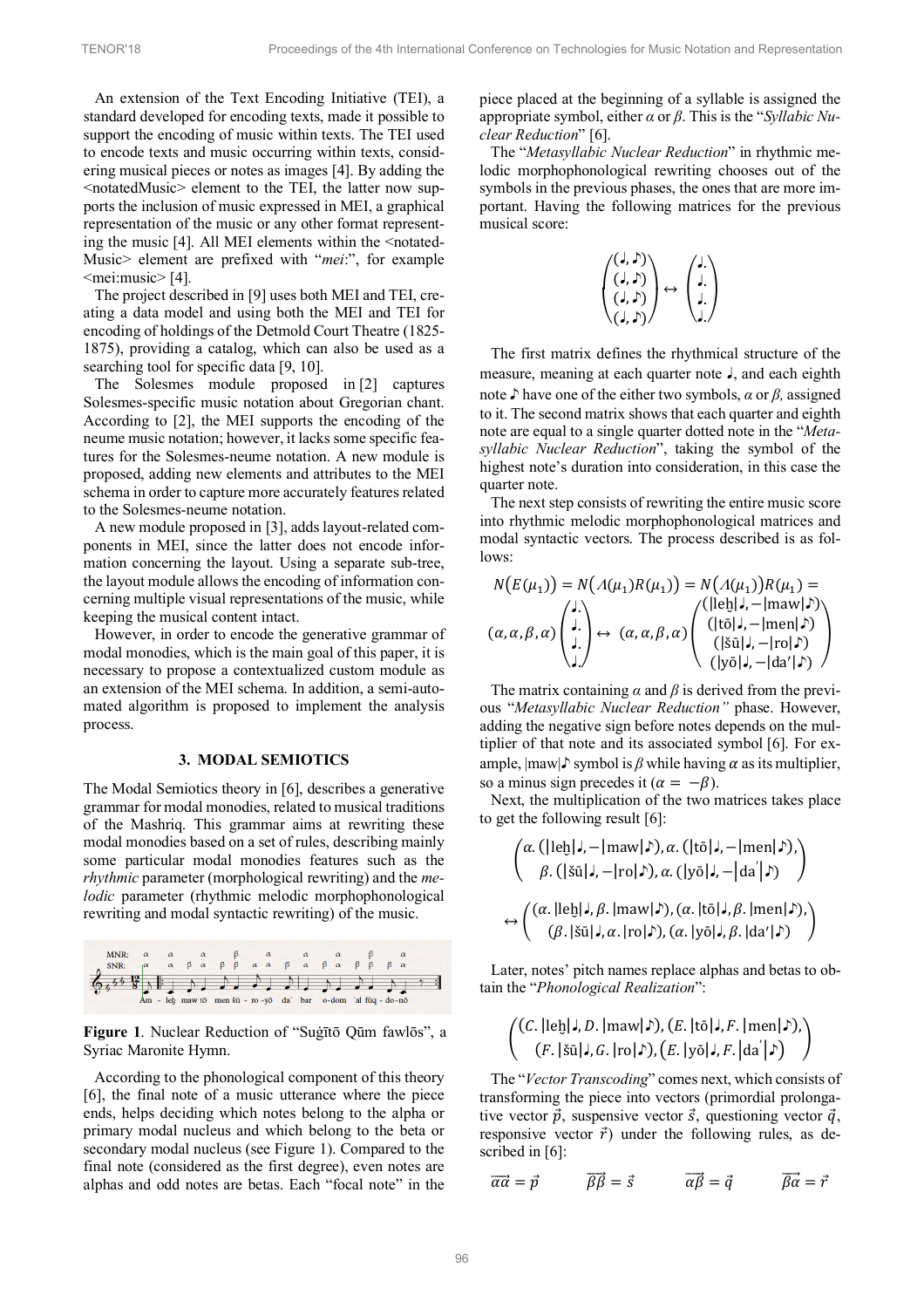The result for the first measure and the entire piece are as follows respectively:

$$
(\vec{p}, \vec{q}, \vec{r}) \qquad (\vec{p}, \vec{q}, \vec{r}, (\vec{p}), \vec{p}, \vec{q}, \vec{r})
$$

The so called "*Syntactic Elaboration*" clotures the analysis, by rewriting entirely the music utterance using vectoral decomposition equations, starting with the Fundamental/Original Structure or Primordial Dichotomy equation, as described in [6]:

$$
\{\vec{p}\}\rightarrow\{[\vec{q}]+[\vec{r}]\}
$$

### **4. PROPOSED SOLUTION**

In order to attend our goal, the solution consists of adding a new custom module, named "grammar" to the MEI schema. In addition to the semi-automated algorithm for music scores analysis.

### **4.1 The Schema Extension**

Similar to TEI, MEI schema is extensible. It allows enriching the encoding process by contextualized custom modules. Thus, developers can generate their own custom schemas out of the initial MEI schema [2]. First, an XML document describes the expected custom output schema, then using the TEI stylesheets; the latter use the XML file and the MEI schema to generate a schema file describing the expected MEI schema. Referring to this technical approach, the new custom module so called "*grammar*" is generated, for encoding generative grammar of Modal Monodies within MEI. The new elements and attributes added to the schema are present below in Figure 2.



**Figure 2**. Newly added elements and attributes to the MEI schema.

Table 1 describes the elements and attributes of the "*grammar*" module.

l

| <b>Attributes</b> |                                                                                                                                                                                                                                                                                 |  |  |  |
|-------------------|---------------------------------------------------------------------------------------------------------------------------------------------------------------------------------------------------------------------------------------------------------------------------------|--|--|--|
| Attribute         | Description                                                                                                                                                                                                                                                                     |  |  |  |
| snr               | Attribute for the note element.<br>Used for the "Syllabic Nuclear<br>Reduction", it may contain only<br>two values $\alpha$ and $\beta$ .                                                                                                                                       |  |  |  |
| mnr               | Attribute for the note element. It<br>may contain "yes" or "no" val-<br>ues, describing whether the note<br>is taken into consideration in the<br>"Metasyllabic Nuclear Reduc-<br>tion" or not.                                                                                 |  |  |  |
| number            | Serves as an identifier for the<br><phonorealization>, <mrmr><br/>and <vectrans> elements in the<br/>case of considering repetitions,<br/>reflecting the index of the meas-<br/>ure in the analysis before and af-<br/>ter the repetition.</vectrans></mrmr></phonorealization> |  |  |  |
|                   | <b>Elements</b>                                                                                                                                                                                                                                                                 |  |  |  |
| <b>Element</b>    | <b>Description</b>                                                                                                                                                                                                                                                              |  |  |  |
| mrmr              | Child of the <measure> element.<br/>Destined for the encoding of the<br/>"Morphophonological Rhythmic<br/>and Melodic Rewriting"; it con-<br/>tains matrices and mathematical<br/>equations.</measure>                                                                          |  |  |  |
| phonoRealization  | Child of the $\leq$ measure $\geq$ element.<br>Used to encode the "Phonologi-<br>cal Realization" phase of the<br>analysis, just like <i>mrmr</i> it con-<br>tains matrices and equations as<br>well.                                                                           |  |  |  |
| vecTrans          | Child of both the $\leq$ measure $\geq$ and<br><music> elements. It serves as<br/>the element for the encoding of<br/>the "Vector Transcoding" phase,<br/>and it contains vectors.</music>                                                                                      |  |  |  |

**Table 1**. Description of the components of the "grammar" module.

All elements and attributes present in Table 1 contain mathematical expressions, symbols or expressions, except for the *mnr* and *number* attributes, so having a textual format for representing equations within XML is mandatory. The *snr* attribute has only two values, "\alpha" or "\beta", while the three elements contain equations including matrices and vectors, making the TeX language suitable, similar to the TEI encoding of mathematical expressions [5]. The TeX package, "lilyglyps" a package for displaying "Lilypond" music symbols, used for the representation of notes and rests in the matrices during the encoding process. 1

<sup>1</sup> https://ctan.org/pkg/lilyglyphs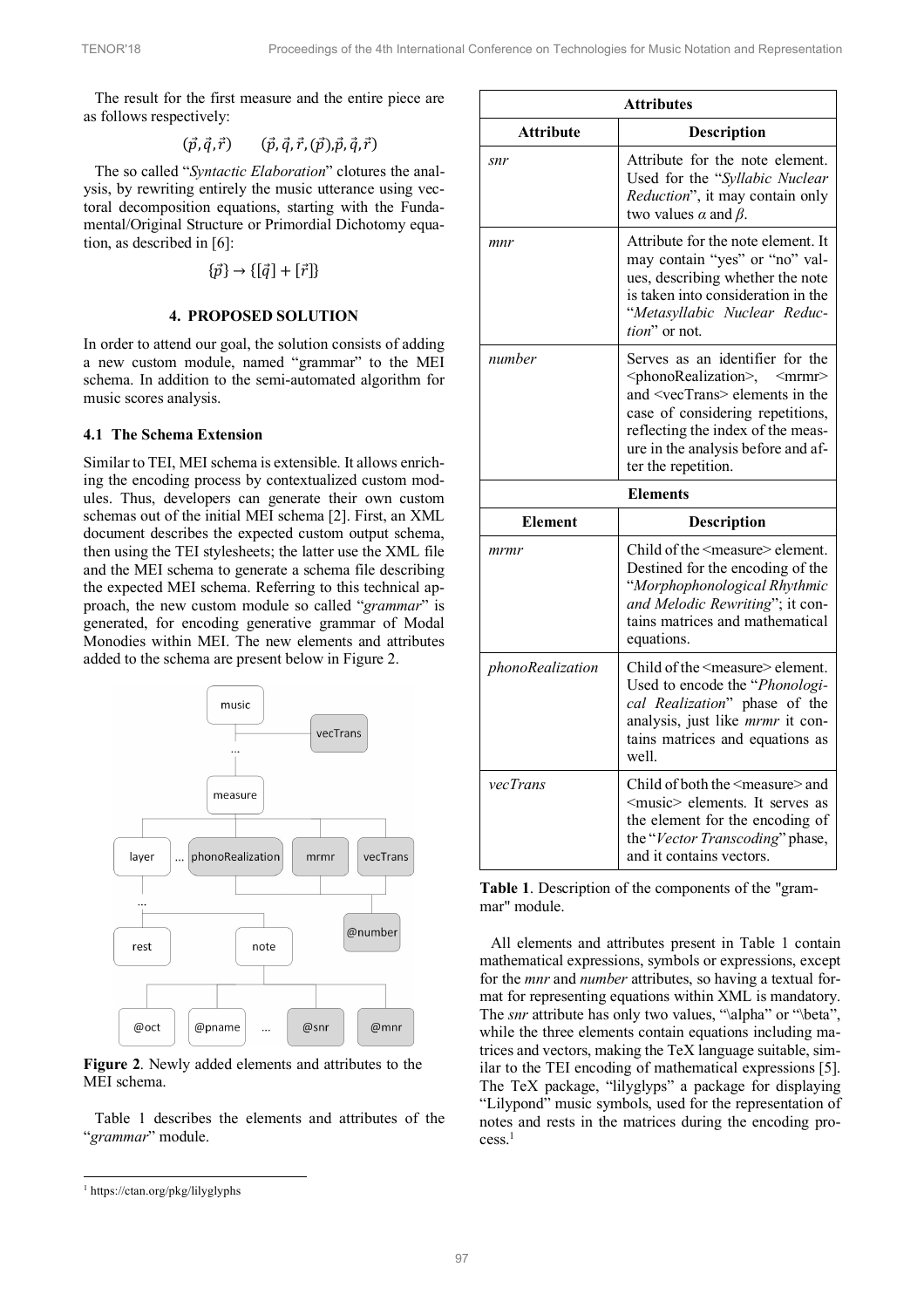#### **4.2 The Semi-Automated Music Analysis Algorithm**

The semi-automated music analysis algorithm is presented in this section. It consists of implementing the music analysis proposed in [6], and to encode the result in the "*grammar*" module. However, the phases stating from the "*Syllabic Nuclear Reduction*" until the "*Vector Transcoding*" were done, leaving the last phase, "*Syntactic Elaboration*", unimplemented.

The algorithm takes as an input a score of music encoded in MEI, and returns an updated MEI document containing the "*grammar*" elements and the attributes as results of the analysis. The analysis process proceeds in a sequential manner, for each measure in the analyzed music score, all analysis phases are applied; when completed, the next measure is analyzed and so on.

The same process executes when the analysis includes repetitions except that prior to the analysis repeated measures is mandatory. In the case, of multiple verses in each processing of the measure the appropriate verse is taken into account.

#### *4.2.1 Syllabic Nuclear Reduction*

This phase consists of assigning for each note in the music score  $\alpha$  and  $\beta$  symbols. First, the lowest and the highest notes of the music score are identified.

In addition, the algorithm identifies the final note of the music score and identified as alpha note  $(\alpha)$ . According to this reference note, the alpha (*α*) and beta (*β*) notes of the music score are identified.

Descending from the final note towards the lowest note, each even note after the final note is an alpha while odd notes are betas, for example, if the fourth octave C note (C4) is the final note, and the third octave A note (A3) is the lowest, C4 is  $\alpha$ , B3 is  $\beta$  and A3 is  $\alpha$ . The process stops when the algorithm reaches the lowest note in the piece. The second part constitutes of a similar process, starting from the final note and moving towards the highest note, even notes are alpha and odd notes are betas as well, for example, if C4 is the final note, and F4 is the highest, C4 is *α*, D4 is *β*, E4 is *α* and F4 is *β*. Next, the algorithm checks the music given as input for syllables, if they exist then the notes residing at the beginning of each syllable are assigned to their corresponding symbol from the aforementioned array. If no syllables exist, then a calculation of the nuclear reduction based on a user given matrix takes place. Having the following piece of music [6]:



#### **Figure 3**. Dūlāb Rāst.

Moreover, the following matrix (based on the percussive *wahda* cycle *dum*♪, *tak* ♪, *tak* ♪:

$$
\binom{1}{(1,1)}
$$

l

The analysis algorithm tries to find out matches between the notes within the matrix, represented by the following values  $[0.25]$ ,  $[0.125, 0.125]$ , and those within every measure in the music score. The above matrix describes each measure, meaning that every measure contains a quarter note and two eighth notes, or their equivalents; for example, two eighth notes instead of a quarter note. By processing each measure sequentially, each note's duration<sup>2</sup>

$$
\frac{1}{n} \tag{1}
$$

(a quarter note would have a duration of  $\frac{1}{4}$ , *n* retrieved from the note's *dur* attribute) is checked with the first element of the matrix. Considering that element is *d*, the *snr* attribute is added in case the note's duration is equal to the duration of the latter, while the result of (1) is added to a sum in the other case. The first note of the sum is the note that has the *snr* attribute added to it when the sum is equal to d, meaning that a series of notes equal to  $d$  were found, for example, finding two eighth notes while searching for a quarter note. When an element of the matrix is found, the algorithm proceeds to the next one. Dotted notes are calculated using their corresponding equivalents, for example, a ♩. is replaced by a quarter note and an eighth note ♩.  $= \mathsf{J} + \mathsf{D}$ . The equivalents' durations are useful for calculating the durations using the aforementioned formula. Figure 4 shows the result for Figure 3, as follows:



**Figure 4**. Dūlāb Rāst after SNR phase.

The analysis of a syllabled music score (see Figure 5), returns the result as illustrated in Figure 6.





**Figure 6**. SNR phase result for Suġītō Qūm fawlōs.

The outcome of the "*Syllabic Nuclear Reduction*" phase introduces new elements in MEI encoding document as follows:

```
<note xml:id="m-40" dur="4" dur.ges="256p"
oct="4" pname="c" pnum="48" stem.dir="up"
snr="\alpha">
       <verse n="1">
              <syl wordpos="t">leḫ</syl>
       </verse>
</note>
```
<sup>&</sup>lt;sup>2</sup> A quarter note would have a duration of four in MEI for example, however in this paper MEI durations are inversed 1.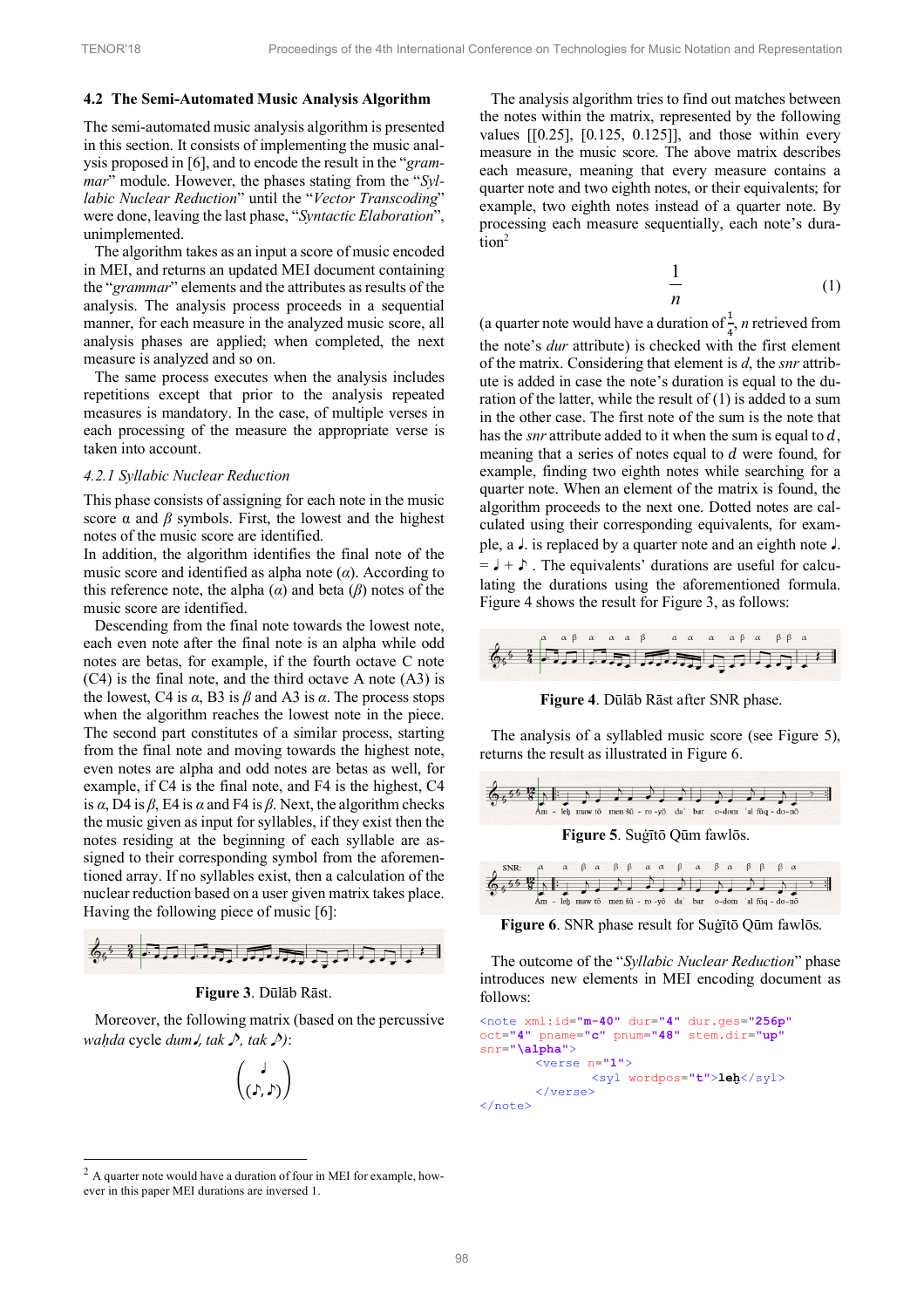In the element <note>, specific attributes and elements are defined as follows: the duration (*dur*) of the note, the pitch name (*pname*), the octave (*oct*), while having elements like  $\langle \text{verses} \rangle$  and  $\langle \text{sv} \rangle$  describing the verses and the syllables respectively.

In addition, new attribute (*snr*) is added to the schema, representing the assigned nucleus of a note in the "*Syllabic Nuclear Reduction"*.

#### *4.2.2 Metasyllabic Nuclear Reduction*

The "*Metasyllabic Nuclear Reduction*" phase initiates after the completion of the previous phase. It needs as an input an initial matrix manually provided at the beginning of the analysis [6]. The following matrix is an example for the score in Figure 5.

$$
SNR Matrix: \begin{pmatrix} (J, D) \\ (J, D) \\ (J, D) \end{pmatrix} \leftrightarrow MNR Matrix: \begin{pmatrix} J, \\ J, \\ J, \\ J \end{pmatrix}
$$

The analysis algorithm receives the matrices as arrays. A numerical value is assigned to each note as follows: [[0.25, 0.125], [0.25, 0.125], [0.25, 0.125], [0.25, 0.125]] and [0.375, 0.375, 0.375, 0.375] respectively. These values in the array stand for the duration of the notes in the matrix, and the arrays within the initial array represent the rows within the matrix.

For each row in the matrix, the corresponding note containing a *snr* attribute for the highest duration in that row is chosen in the "*Metasyllabic Nuclear Reduction*". The algorithm adds the *mnr* attribute to that note with a value of "yes". As illustrated in the music score of the Figure 6, the first row of its "SNR Matrix" contains a quarter and an eighth note. The quarter note being the highest, the first note in the first measure, will have the *mnr* attribute set to "yes", as for the second row in the matrix and the third note in the piece. The same process is applied for each row in the matrix.

This process is the same for every measure in the piece. The music score shown in Figure 7 contains the MNR and SNR.



**Figure 7**. MNR phase result for Suġītō Qūm fawlōs.

As an example, the *mnr* attribute of the element <note> is represented as follows:

```
<note xml:id="m-40" dur="4" dur.ges="256p"
oct="4" pname="c" pnum="48" stem.dir="up"
snr="\alpha" mnr="yes">
       <verse n="1">
              <syl wordpos="t">leḫ</syl>
       </verse>
</note>
```
l

#### <sup>3</sup> Notes of the matrix are replaced by rests if rests exist at the end of a measure

#### *4.2.3 Morphophonological Rhythmic and Melodic Rewriting*

After adding both the *snr* and *mnr* attributes, the process of generating matrices and the equations is necessary for the "*Morphophonological Rhythmic and Melodic Rewriting*".

We consider δ the matrix of *alphas* and *betas*. The notes of a measure containing the *snr* and *mnr* attributes having the latter set to "yes", will have their *snr* attribute values appended to  $δ$ .

$$
\delta = (\alpha, \alpha, \beta, \alpha)
$$

The above example represents the matrix generated for the first measure of the music score shown in Figure 6. This matrix is then, multiplied by the matrix given for the "*Metasyllabic Nuclear Reduction*", shown in Figure 6. The result is represented as follows:

$$
(\alpha, \alpha, \beta, \alpha) \begin{pmatrix} 1 \\ 1 \\ 1 \end{pmatrix}
$$

Next, the δ multiplies the "SNR Matrix" shown in the section 4.4.2. However, before the multiplication, if the matrix contains more than one element in any of its rows, then its corresponding symbol within the  $\delta$  matrix is compared to its *snr* attribute value. If they are different then a negative sign precedes the note. In the case of a syllabled music score, the corresponding syllables precede the notes as well.

$$
(\alpha, \alpha, \beta, \alpha) \begin{pmatrix} (|\text{leb}|J, -|\text{max}|J) \\ (|\text{to}|J, -|\text{men}|J) \\ (|\text{si}|J, -|\text{ro}|J) \\ (|\text{yi}|J, -|\text{da}'|J) \end{pmatrix}
$$

Considering −|maw| ♪, the negative sign indicates that the note's equivalent within the music is  $\beta$  while its multiplier is  $\alpha$  in the  $\delta$  matrix.

The multiplication of the two matrices continues by multiplying each element in the  $\delta$  matrix by its corresponding row in the second matrix. Resulting the following output:

$$
\left(\alpha. \left(\vert\vert \text{left}\vert\right.\vert, -\vert \text{max}\vert\right), \alpha. \left(\vert\text{to}\vert\right., -\vert \text{men}\vert\right),\right) \\
 \left(\beta. \left(\vert\text{right}\vert\right), -\vert \text{ro}\vert\right), \alpha. \left(\vert\text{to}\vert\right), -\vert\text{da}'\vert\right)
$$

The final step of this entire phase<sup>3</sup> is the process of multiplying the symbols  $\alpha$  and  $\beta$  with the elements present in each row, directly. If a minus precedes the element within the row, -its *snr* attribute is different from the multiplierthe multiplier changes, α turns into *β* and vice versa.

$$
\left(\begin{matrix} (\alpha, |\text{leb}|), \beta, |\text{maw}|), (\alpha, |\text{to}|), \beta, |\text{men}|), \\ (\beta, |\text{si}|), \alpha, |\text{ro}|), (\alpha, |\text{ys}|), \beta, |\text{da}'|, \beta \end{matrix}\right)
$$

The matrices shown in this section are expressed in TeX format as added in the element named <mrmr>, child of the <measure> element, as a TeX string, as shown below: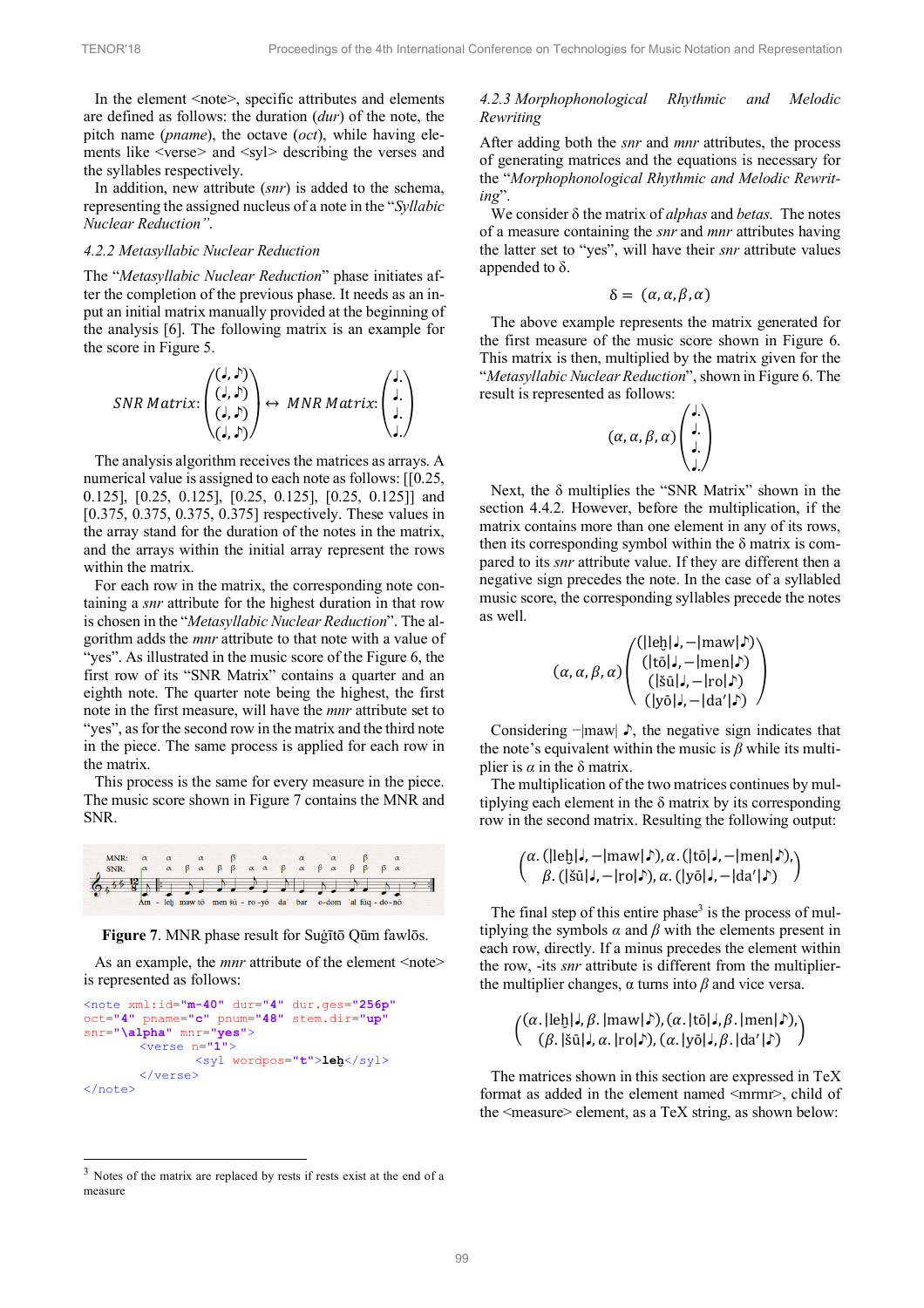#### <mrmr>

```
\begin{pmatrix} 
\alpha , \alpha , \beta , \alpha 
\end{pmatrix}
\begin{pmatrix}
\quarterNoteDotted \\ \quarterNoteDotted \\ 
\quarterNoteDotted \\ \quarterNoteDotted 
\end{pmatrix}
\\ 
\lambda\begin{pmatrix} 
\alpha , \alpha , \beta , \alpha 
\end{pmatrix}
\begin{pmatrix} 
( |leḫ| \quarterNote,-|maw| \eighthNote ) \\ 
( |tō| \quarterNote,-|men| \eighthNote ) \\ 
( |šū| \quarterNote,-|ro| \eighthNote ) \\ 
( |yō| \quarterNote,-|da'| \eighthNote ) 
\end{pmatrix}
\lambda\\ 
\begin{pmatrix} 
\alpha.( |leḫ| \quarterNote,-|maw| \eighthNote 
),
\alpha.( |tō| \quarterNote,-|men| \eighthNote ),
\beta.( |šū| \quarterNote,-|ro| \eighthNote ),
\alpha.( |yō| \quarterNote,-|da'| \eighthNote ) 
\end{pmatrix}
\\ 
\\ 
\begin{pmatrix} 
( \alpha.|leḫ| \quarterNote,\beta.|maw| \eighth-
Note ) , 
( \alpha.|tō| \quarterNote,\beta.|men| \eighth-
Note ) , 
( \beta.|šū| \quarterNote,\alpha.|ro| \eighth-
Note )
( \alpha.|yō| \quarterNote,\beta.|da'| \eighth-
Note ) 
\end{pmatrix}
</mrmr>
```
If repetitions are considered in the analysis, the  $\leq$ mrmr $\geq$ element is added twice with different values for the *number* attribute. For the first measure of the score shown in Figure 6, the result is as the following:

```
<mrmr number="1">
...
</mrmr>
<mrmr number="3">
...
</mrmr>
```
#### *4.2.4 Phonological Realization*

This phase consists of multiplying each element of the "SNR Matrix" with its corresponding note's pitch name. In the analysis algorithm, this step is part of the "*Morphophonological Rhythmic and Melodic Rewriting*"*.* Repeating the final step performed in the previous phase, replacing *alphas* and *betas* by the corresponding pitch names of notes. A string in the TeX syntax expresses the entire equation, encoded as the value of the <phonoRealization>MEI element that is a child element of the <measure> element.

The "*Phonological Realization*" of the first measure of the music score shown in Figure 7 is represented as follows:

```
\left(\begin{matrix} (C, \text{leb}], D, \text{[max]}) \end{matrix}\right), \left(E, \text{[to]} \right), F, \text{[men]} \right)(F. |\text{Sū}|, G. |\text{ro}|), (E. |\text{vo}|, F. |\text{disc}|)
```

```
<phonoRealization>
\begin{pmatrix} 
( C.|leḫ|\quarterNote , D.|maw|\eighthNote ) , 
( E.|tō|\quarterNote , F.|men|\eighthNote ) , 
( F.|šū|\quarterNote , G.|ro|\eighthNote ) , 
( E.|yō|\quarterNote , F.|da'|\eighthNote ) 
\end{pmatrix}
</phonoRealization>
```
If repetitions are considered in the analysis, the <phonoRealization> element is added twice with different values for the *number* attribute, similarly to the  $\leq$ mrmr> element. For the first measure of the score shown in Figure 7, the result is as the following:

<phonoRealization number=**"1"**> **...** </phonoRealization> <phonoRealization number=**"3"**> **...** </phonoRealization>

#### *4.2.5 Vector Transcoding*

The last step of the entire analysis algorithm consists of generating vectors out of the musical analysis. Using the values of the *snr* attributes of notes taken into consideration in the "*Metasyllabic Nuclear Reduction*", each two consecutive values are equal to a vector based on the following rules [6]:

$$
\overrightarrow{\alpha\alpha} = \vec{p} \qquad \overrightarrow{\beta\beta} = \vec{s} \qquad \overrightarrow{\alpha\beta} = \vec{q} \qquad \overrightarrow{\beta\alpha} = \vec{r}
$$

Two consecutive notes containing the *snr* attribute set, with the *mnr* attribute equal to "yes", are replaced by their corresponding vector based on their *snr* attribute values. Vectors generation takes place on both, a per measure basis and for the entire music. In the second case, which executes when all measures are analyzed, a vector generated by two symbols that belong to different measures, an opening parenthesis and a closing parenthesis precedes and succeeds the vector respectively. At last, the <vecTrans> element is added to both <music> and <measure> elements within MEI.

The following represents the result of the *Vector Transcoding* phase for both the first measure and the entire score shown in Figure 7.

 $(\vec{p}, \vec{q}, \vec{r})$ 

```
<vecTrans>
\begin{pmatrix} 
\vec{p} , \vec{q} , \vec{r} 
\end{pmatrix}
</vecTrans>
                     (\vec{p}, \vec{q}, \vec{r}, (\vec{p}), \vec{p}, \vec{q}, \vec{r})<vecTrans>
\begin{pmatrix} 
\vec{p} , \vec{q} , \vec{r} , 
(\vec{p}) , 
\vec{p} , \vec{q} , \vec{r} 
\end{pmatrix}
</vecTrans>
```
Like both the  $\leq$ mrmr> and  $\leq$ phonoRealization> element occurs twice with different values for the *number* attribute. For the first measure of the score shown in Figure 7, the result is as the following:

```
<vecTrans number="1">
...
\langle/vecTrans>
<vecTrans number="3">
...
</vecTrans>
```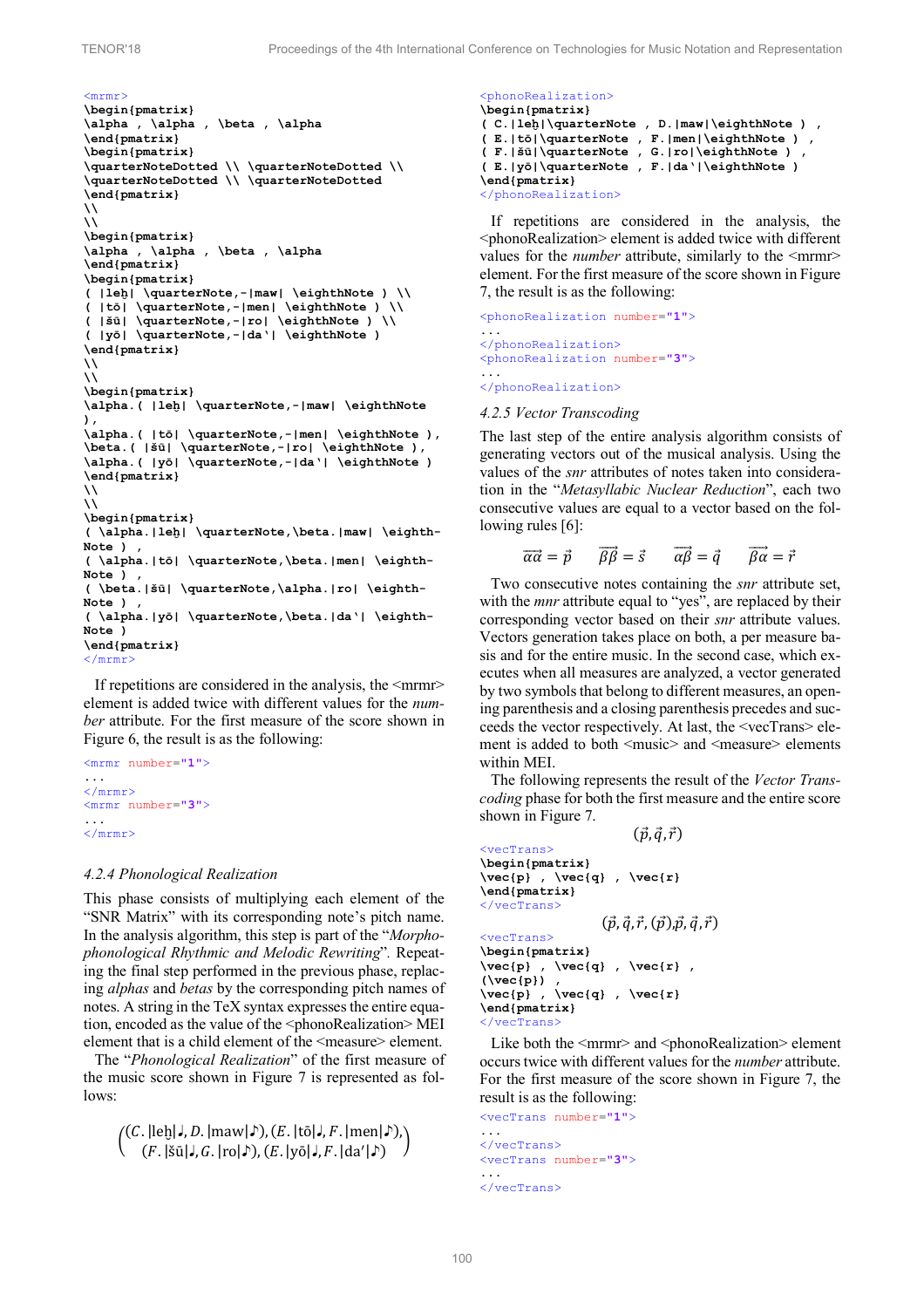#### *4.2.6 Anacrusis*

One important aspect of the analysis is dealing with the anacrusis. A "*Syllabic Nuclear Reduction*" occurs on the measure of the anacrusis if it exists, however, unlike the process described earlier; this process applies in the inverse. The process starts by finding the notes from the end of the matrix and backwards. For the example shown in Figure 5, and using the matrix shown in the "*Metasyllabic Nuclear Reduction*" section 3.3.2, an eighth note is found at the end of the matrix. This note left as it is while rests replace the other notes in the matrix for the "*Morphophonological Rhythmic and Melodic Rewriting*". The matrix that contains *alphas* and *betas* is retrieved from the last measure in case of the absence of repetitions, or from the measure that returns to the beginning in the other case. The same process described earlier for both the "*Morphophonological Rhythmic and Melodic Rewriting*" and "*Phonological Realization*" executes, while replacing absent notes with rests, and replacing pitches in the latter phase by underscores. The result of the anacrusis analysis of the piece shown in Figure 7 would be as following in both Figure 8 and Figure 9:

$$
N(E(\mu_0)) = N(\Lambda(\mu_0)R(\mu_0)) = N(\Lambda(\mu_0))R(\mu_0) =
$$
\n
$$
(\alpha, \alpha, \beta, \alpha) \begin{pmatrix} \downarrow \\ \downarrow \\ \downarrow \end{pmatrix}
$$
\n
$$
(\alpha, \alpha, \beta, \alpha) \begin{pmatrix} (\mathbf{k}, \mathbf{y}) \\ (\mathbf{k}, \mathbf{y}) \\ (\mathbf{k}, |\mathbf{A}\mathbf{m}|\mathbf{y}) \end{pmatrix}
$$
\n
$$
(\alpha.(\mathbf{k}, \mathbf{y}), \alpha.(\mathbf{k}, \mathbf{y}), \beta.(\mathbf{k}, \mathbf{y}), \alpha.(\mathbf{k}, |\mathbf{A}\mathbf{m}|\mathbf{y}))
$$

**Figure 8**. MRMR for the anacrusis.

$$
\begin{aligned} & \big( (\alpha \boldsymbol{\cdot} \boldsymbol{\cdot} \boldsymbol{\cdot} \boldsymbol{\cdot} \boldsymbol{\beta} \boldsymbol{\cdot} \boldsymbol{\gamma}), (\alpha \boldsymbol{\cdot} \boldsymbol{\cdot} \boldsymbol{\cdot} \boldsymbol{\beta} \boldsymbol{\cdot} \boldsymbol{\gamma}), (\beta \boldsymbol{\cdot} \boldsymbol{\cdot} \boldsymbol{\cdot} \boldsymbol{\beta} \boldsymbol{\cdot} \boldsymbol{\gamma}), (\alpha \boldsymbol{\cdot} \boldsymbol{\cdot} \boldsymbol{\cdot} \boldsymbol{\cdot} \boldsymbol{\cdot} \boldsymbol{\cdot} \boldsymbol{\cdot} \boldsymbol{\cdot} \boldsymbol{\cdot} \boldsymbol{\cdot} \boldsymbol{\cdot} \boldsymbol{\cdot} \boldsymbol{\cdot} \boldsymbol{\cdot} \boldsymbol{\cdot} \boldsymbol{\cdot} \boldsymbol{\cdot} \boldsymbol{\cdot} \boldsymbol{\cdot} \boldsymbol{\cdot} \boldsymbol{\cdot} \boldsymbol{\cdot} \boldsymbol{\cdot} \boldsymbol{\cdot} \boldsymbol{\cdot} \boldsymbol{\cdot} \boldsymbol{\cdot} \boldsymbol{\cdot} \boldsymbol{\cdot} \boldsymbol{\cdot} \boldsymbol{\cdot} \boldsymbol{\cdot} \boldsymbol{\cdot} \boldsymbol{\cdot} \boldsymbol{\cdot} \boldsymbol{\cdot} \boldsymbol{\cdot} \boldsymbol{\cdot} \boldsymbol{\cdot} \boldsymbol{\cdot} \boldsymbol{\cdot} \boldsymbol{\cdot} \boldsymbol{\cdot} \boldsymbol{\cdot} \boldsymbol{\cdot} \boldsymbol{\cdot} \boldsymbol{\cdot} \boldsymbol{\cdot} \boldsymbol{\cdot} \boldsymbol{\cdot} \boldsymbol{\cdot} \boldsymbol{\cdot} \boldsymbol{\cdot} \boldsymbol{\cdot} \boldsymbol{\cdot} \boldsymbol{\cdot} \boldsymbol{\cdot} \boldsymbol{\cdot} \boldsymbol{\cdot} \boldsymbol{\cdot} \boldsymbol{\cdot} \boldsymbol{\cdot} \boldsymbol{\cdot} \boldsymbol{\cdot} \boldsymbol{\cdot} \boldsymbol{\cdot} \boldsymbol{\cdot} \boldsymbol{\cdot} \boldsymbol{\cdot} \boldsymbol{\cdot} \boldsymbol{\cdot} \boldsymbol{\cdot} \boldsymbol{\cdot} \boldsymbol{\cdot} \boldsymbol{\cdot} \boldsymbol{\cdot} \boldsymbol{\cdot} \boldsymbol{\cdot} \boldsymbol{\cdot} \boldsymbol{\cdot} \boldsymbol{\cdot} \boldsymbol{\cdot} \boldsymbol{\cdot} \boldsymbol{\cdot} \boldsymbol{\cdot} \boldsymbol{\cdot} \boldsymbol{\cdot} \boldsymbol{\cdot} \boldsymbol{\cdot} \boldsymbol{\cdot} \boldsymbol{\cdot} \boldsymbol{\cdot} \boldsymbol{\cdot} \boldsymbol{\cdot} \boldsymbol{\cdot} \boldsymbol{\cdot} \boldsymbol{\cdot} \boldsymbol{\cdot} \boldsymbol{\cdot} \boldsymbol{\cdot} \boldsymbol{\cdot} \boldsymbol{\cdot} \boldsymbol{\cdot} \boldsymbol{\cdot} \boldsymbol
$$

**Figure 9**. MRMR and PR for the anacrusis.

```
<mrmr>
\begin{pmatrix} 
\alpha, \alpha, \beta, \alpha 
\end{pmatrix}
\begin{pmatrix} 
\quarterNoteDotted \\ \quarterNoteDotted \\ 
\quarterNoteDotted \\ \quarterNoteDotted 
\end{pmatrix} 
\\ 
\\ 
\begin{pmatrix} 
\alpha, \alpha, \beta, \alpha 
\end{pmatrix}
\begin{pmatrix} 
(\crotchetRest, \quaverRest) \\ 
(\crotchetRest, \quaverRest) \\ 
(\crotchetRest, \quaverRest) \\ 
(\crotchetRest, |Am|\eighthNote) 
\end{pmatrix} 
\\
```

```
\\ 
\begin{pmatrix} 
\alpha.(\crotchetRest, \quaverRest) , 
\alpha.(\crotchetRest, \quaverRest) , 
\beta.(\crotchetRest, \quaverRest) , 
\alpha.(\crotchetRest, |Am|\eighthNote) 
\end{pmatrix} 
\\ 
\\ 
\begin{pmatrix} 
(\alpha.\crotchetRest, \beta.\quaverRest) , 
(\alpha.\crotchetRest, \beta.\quaverRest) , 
(\beta.\crotchetRest, \beta.\quaverRest) , 
(\alpha.\crotchetRest, \alpha.|Am|\eighthNote) 
\end{pmatrix}
</mrmr>
<phonoRealization>
\begin{pmatrix} 
(\_.\crotchetRest, \_.\quaverRest) , 
(\_.\crotchetRest, \_.\quaverRest) , 
(\_.\crotchetRest, \_.\quaverRest) , 
(\_.\crotchetRest, C.|Am|\eighthNote) 
\end{pmatrix}
</phonoRealization>
```
#### **5. EXPERIMENTS**

#### **5.1 Analysis Algorithm Evaluation**

The algorithm discussed in this paper and implemented in JavaScript using NodeJS, contains two modules, one of them processing repetitions. It provides the possibility to choose whether to consider repetitions in the analysis or not alongside providing the necessary matrices for the process. Depending on the choice, the appropriate module executes. The algorithm accepts as an input an MEI document, and outputs another MEI document containing the "*grammar*" module elements and attributes with their appropriate values alongside a PDF file containing the piece rendered using Verovio [12] and SVG processing for placing *alphas* and *betas* above notes, with the entire analysis expressed in terms of mathematical expressions.

We chose twelve music scores from [6] for testing and evaluating the correctness of the implemented analysis algorithm. The correctness verification is the most important criteria monitored and evaluated during the testing procedure. The correctness measurement is phase based, meaning an analysis is not entirely wrong if an error occurs at only one phase. However, if an error exists in one phase that may affect the next one, the latter is considered correct if its output is correct considering the error caused by a previous phase.

The algorithm analyzes and encodes all measures. However, since the algorithm cannot yet analyze correctly other than the first measure when encountering a strophic song, an exception is made, evaluating only the first measure for strophic songs. While in the other case, the evaluation considered all measures. The phases are represented by P1, P2, P3, P4 and P5, which represent the "*Syllabic Nuclear Reduction*", "*Metasyllabic Nuclear Reduction*", "*Morphophonological Rhythmic and Melodic Rewriting*", "*Phonological Realization*" and "*Vector Transcoding*" respectively. The results for the conducted experiments are present in Table 2.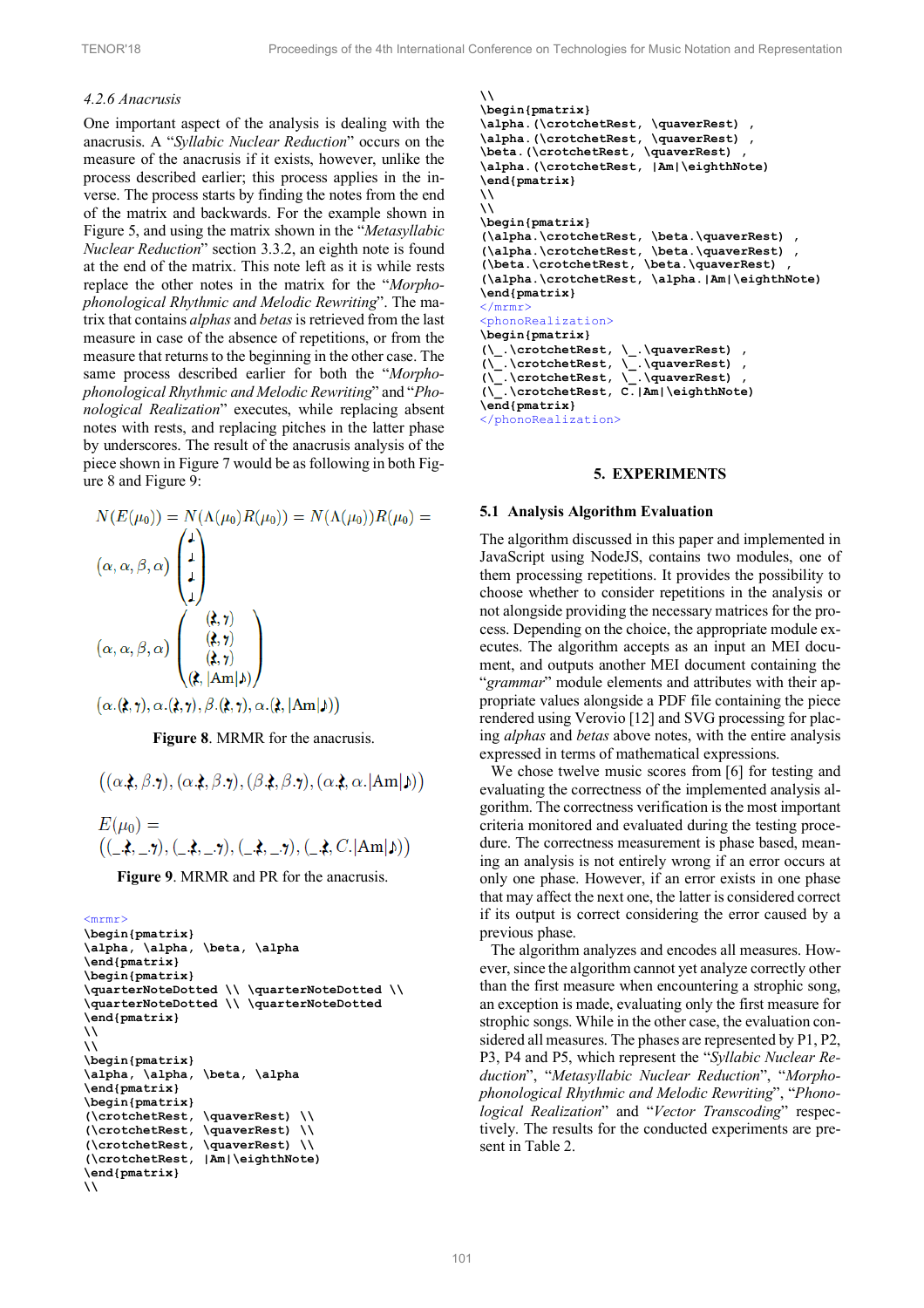| <b>Instrumental Music</b>    |                |                |                |              |              |  |
|------------------------------|----------------|----------------|----------------|--------------|--------------|--|
| <b>Music</b>                 | <b>P1</b>      | P <sub>2</sub> | <b>P3</b>      | <b>P4</b>    | <b>P5</b>    |  |
| <b>Repetition Included</b>   |                |                |                |              |              |  |
| Dārij Hijāz                  | ✓              | ✓              | ✓              | $\checkmark$ | $\checkmark$ |  |
| <b>Repetition Free</b>       |                |                |                |              |              |  |
| Dūlāb Rāst                   | ✓              | ✓              | ℐ              | $\checkmark$ |              |  |
| <b>Syllabled Music</b>       |                |                |                |              |              |  |
| <b>Music</b>                 | P <sub>1</sub> | P <sub>2</sub> | P <sub>3</sub> | <b>P4</b>    | <b>P5</b>    |  |
| <b>Repetition Included</b>   |                |                |                |              |              |  |
| Huwwāra                      | $\checkmark$   | ✓              | $\checkmark$   | ✓            | ✓            |  |
| Jibnā l-kibbī wi-<br>l-hinnā | ✓              |                |                |              |              |  |
| Jibnā l-'arūs uw-<br>jīnā    | ℐ              | ×              | ℐ              |              |              |  |
| Daḥțō lō neḥtē               | ✓              | ✓              | $\checkmark$   |              |              |  |
| Hymn A02                     | $\checkmark$   | $\checkmark$   | $\checkmark$   | $\checkmark$ | ✓            |  |
| Suģītō Qūm<br>fawlōs         | ✓              | ✓              | ✓              |              |              |  |
| Bo'ūtō dmor<br>afrēm         | ℐ              |                | ✓              |              |              |  |
| <b>Repetition Free</b>       |                |                |                |              |              |  |
| Dal'ōnā                      | $\checkmark$   | ✓              | $\checkmark$   | ✓            | ✓            |  |
| Yā šamsi dallik<br>šāriqā    | ✓              |                | ✓              |              |              |  |
| Yā šamsi dallik<br>šāriqā    |                |                |                |              |              |  |

**Table 2**. Results of the performed tests.

### **5.2 Discussion**

Evaluating only the first measure for strophic songs, eleven out of twelve pieces analyses were correct, representing a 92% correctness.

The results presented in the section 5.1, show that the algorithm is able to analyze the majority of modal monodies. In the case of strophic songs, the evaluation takes into account the first measure only; otherwise, all measures were evaluated. The analyses of eleven pieces were completely correct, while only the analysis of "Jibnā l-'arūs uw-jīnā" was not. This is due to an unsupported case that caused an incorrect output in the second phase, the "*Metasyllabic Nuclear Reduction*" phase, choosing α instead of a *β*. This is due to the lack of support for some cases rarely present in some pieces. Other cases exist as well, that are not supported and yet to be done.

### **6. CONCLUSION AND FUTURE WORK**

This paper discussed a solution proposed for encoding traditional modal monodies generative grammar in MEI. The solution consists of adding a new custom module to the initial MEI schema, alongside developing an analysis algorithm for the extraction and encoding of the generative grammar. Three new elements and three attributes were added to the MEI schema by creating the grammar module. The implemented algorithm, analyzes the musical scores as per described in [6]. All mathematical expressions and matrices were expressed in TeX, making it easier to understand and render equations, while using the "lilyglyphs" TeX package in order to represent notes like quarter notes ♩ and eighth notes ♪ . The conducted experiments tested the correctness of the implemented analysis algorithm and the results are evaluated satisfactory.

The algorithm helps performing the analysis in an automatic and time saving manner. The results provided by the output of the algorithm may also be used to generate new modal monodies.

As future work, improvements are expected to enhance the analysis algorithm in order to implement specific identified cases in the modal semiotics theory [6] not still supported in the analysis algorithm.

In addition, one of feature is to import MusicXML documents and analyze them as MEI files. Finally, it is expected to automatically identify the input matrices needed for both the "*Syllabic Nuclear Reduction*" for instrumental scores and the "*Metasyllabic Nuclear Reduction*" phase.

## **7. REFERENCES**

- [1] "An introduction to MEI" [Online]. Available: http://music-encoding.org/about/
- [2] A. Hankinson, P. Roland, and I. Fujinaga, "The Music Encoding Initiative as a Document-Encoding Framework.," in *International Society for Music Information Retrieval Conference*, Miami, USA, 2011, pp. 293–298.
- [3] L. Pugin, J. Kepper, P. Roland, M. Hartwig, and A. Hankinson, "Separating Presentation and Content in MEI.," in *International Society for Music Information Retrieval Conference*, Porto, Portugal, 2012, pp. 505– 510.
- [4] TEI Music SIG, "TEI with Music Notation." [Online]. Available: http://www.tei-c.org/SIG/Music/twm/.
- [5] The Text Encoding Initiative*,* "14 Tables, Formulæ, Graphics and Notated Music," *The Text Encoding Initiative Guidelines*. [Online]. Available: http://www.tei-c.org/release/doc/tei-p5 doc/en/html/FT.html.
- [6] N. Abou Mrad, *Eléments de sémiotique modale : Essai d'une grammaire musicale pour les traditions monodiques*, Paris and Hadat/Baabda: Editions Geuthner and Editions de l'Université Antonine, 2016.